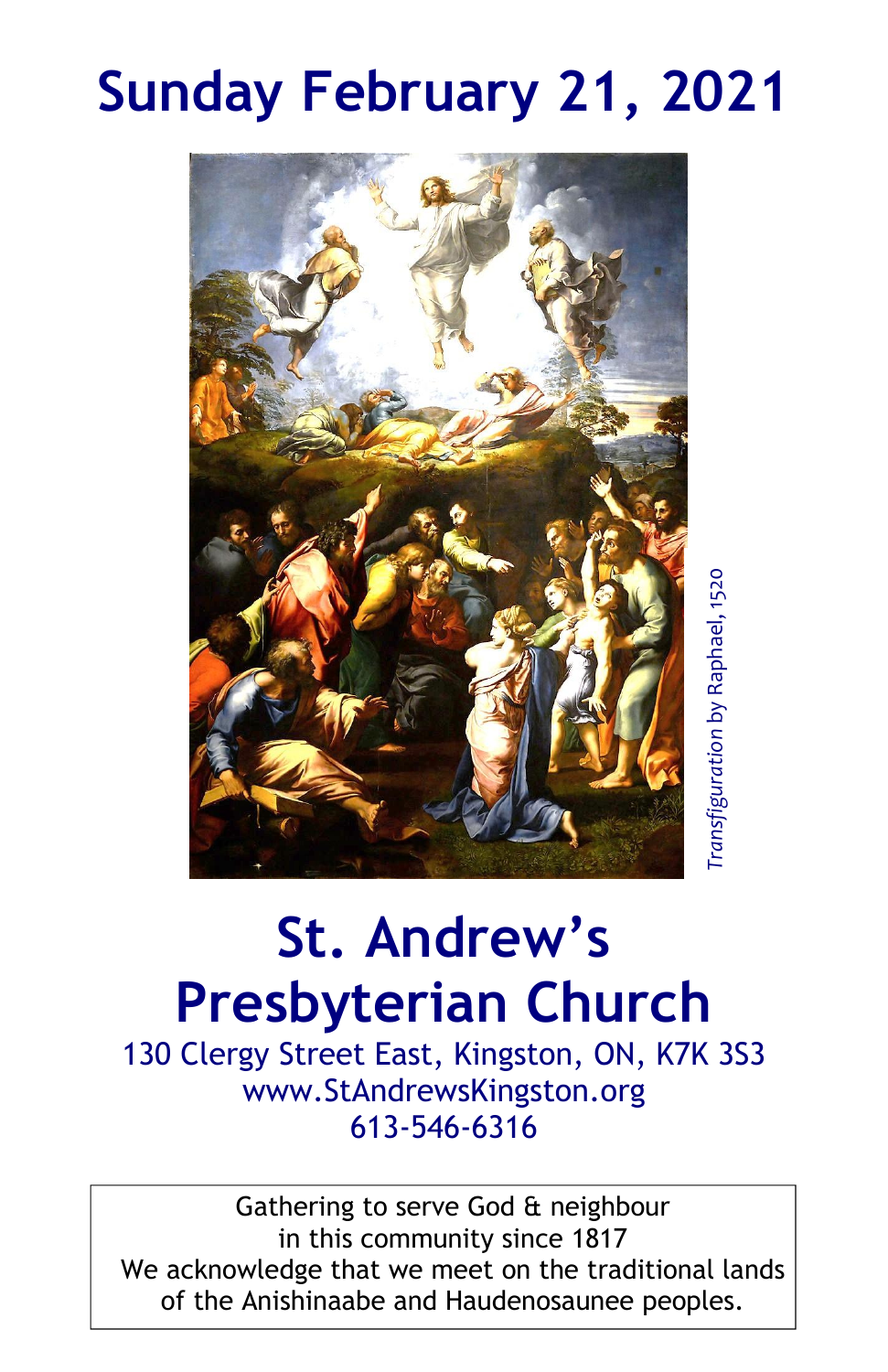# *ORDER OF SERVICE*

| <b>Preludes</b>                                                | Herzlich Tut Mich Verlangen J.C Kittel      | William Walond |        |  |  |
|----------------------------------------------------------------|---------------------------------------------|----------------|--------|--|--|
|                                                                | Cornet Voluntary                            |                |        |  |  |
| <b>Entry of the Bible</b>                                      |                                             |                |        |  |  |
| <b>Call to Worship</b>                                         |                                             |                |        |  |  |
| <b>Hymn</b>                                                    | Come let us to the Lord                     |                | 194    |  |  |
| <b>Prayer of Approach</b>                                      |                                             |                |        |  |  |
| The Lord's Prayer                                              |                                             |                |        |  |  |
| Solo                                                           | Sing low, sweet chariot                     | Spiritual      |        |  |  |
| <b>Greetings &amp; Announcements</b>                           |                                             |                |        |  |  |
| <b>Moment for Mission</b>                                      |                                             | Holly T        |        |  |  |
|                                                                |                                             |                |        |  |  |
| <b>Litany for Lent 1</b>                                       |                                             |                | Insert |  |  |
| <b>Scripture Lessons</b> Daniel 7:9, 13-14                     | Mark 9:2-10                                 |                |        |  |  |
| <b>Hymn</b>                                                    | We have come at Christ's own bidding<br>187 |                |        |  |  |
| Sermon                                                         | "It is good for us to be here" (Mark 9:5)   |                |        |  |  |
| <b>Meditative Music</b>                                        | Meditation                                  | C.F. Becker    |        |  |  |
| <b>Words of Gratitude</b>                                      |                                             |                |        |  |  |
| <b>Prayers of Thanksgiving &amp; Intercession</b><br>Alberta S |                                             |                |        |  |  |
| <b>Hymn</b>                                                    | Be thou my vision                           |                | 461    |  |  |
| <b>Benediction</b>                                             |                                             |                |        |  |  |
|                                                                |                                             |                |        |  |  |
| <b>Choral Amen</b>                                             |                                             |                |        |  |  |
| Postlude                                                       | Prelude and fugue in e minor J.S. Bach      |                |        |  |  |
| The Lord's Prayer                                              |                                             |                |        |  |  |
| Our Father, who art in heaven, hallowed be thy name.           |                                             |                |        |  |  |
| Thy kingdom came thy will be done on earth as it is in heaven  |                                             |                |        |  |  |

Thy kingdom come, thy will be done, on earth as it is in heaven. Give us this day our daily bread. Forgive us our debts as we forgive our debtors. And lead us not into temptation but deliver us from evil, for thine is the kingdom, the power and the glory, for ever. Amen.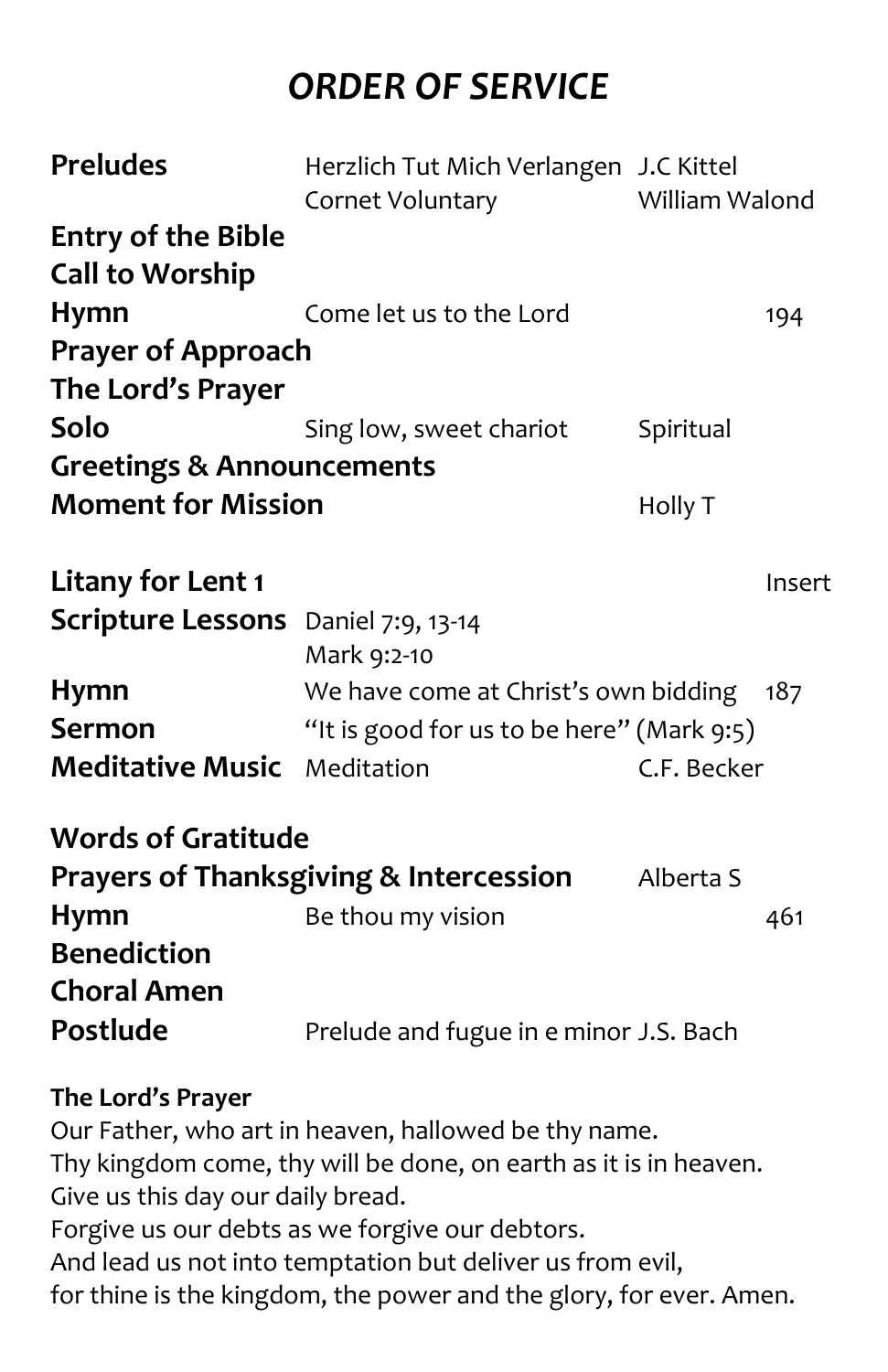## **SCRIPTURE READINGS**

#### **Daniel 7:9; 13-14**

As I watched, thrones were set in place, and an Ancient One took his throne; his clothing was white as snow, and the hair of his head like pure wool; his throne was fiery flames, and its wheels were burning fire …

As I watched in the night visions, I saw one like a human being coming with the clouds of heaven. And he came to the Ancient One and was presented before him. To him was given dominion and glory and kingship, that all peoples, nations, and languages should serve him. His dominion is an everlasting dominion that shall not pass away, and his kingship is one that shall never be destroyed.

#### **Mark 9:2-10**

Six days later, Jesus took with him Peter and James and John, and led them up a high mountain apart, by themselves. And he was transfigured before them, and his clothes became dazzling white, such as no one on earth could bleach them. And there appeared to them Elijah with Moses, who were talking with Jesus.

Then Peter said to Jesus, 'Rabbi, it is good for us to be here; let us make three dwellings, one for you, one for Moses, and one for Elijah.' He did not know what to say, for they were terrified.

Then a cloud overshadowed them, and from the cloud there came a voice,

'This is my Son, the Beloved; listen to him!'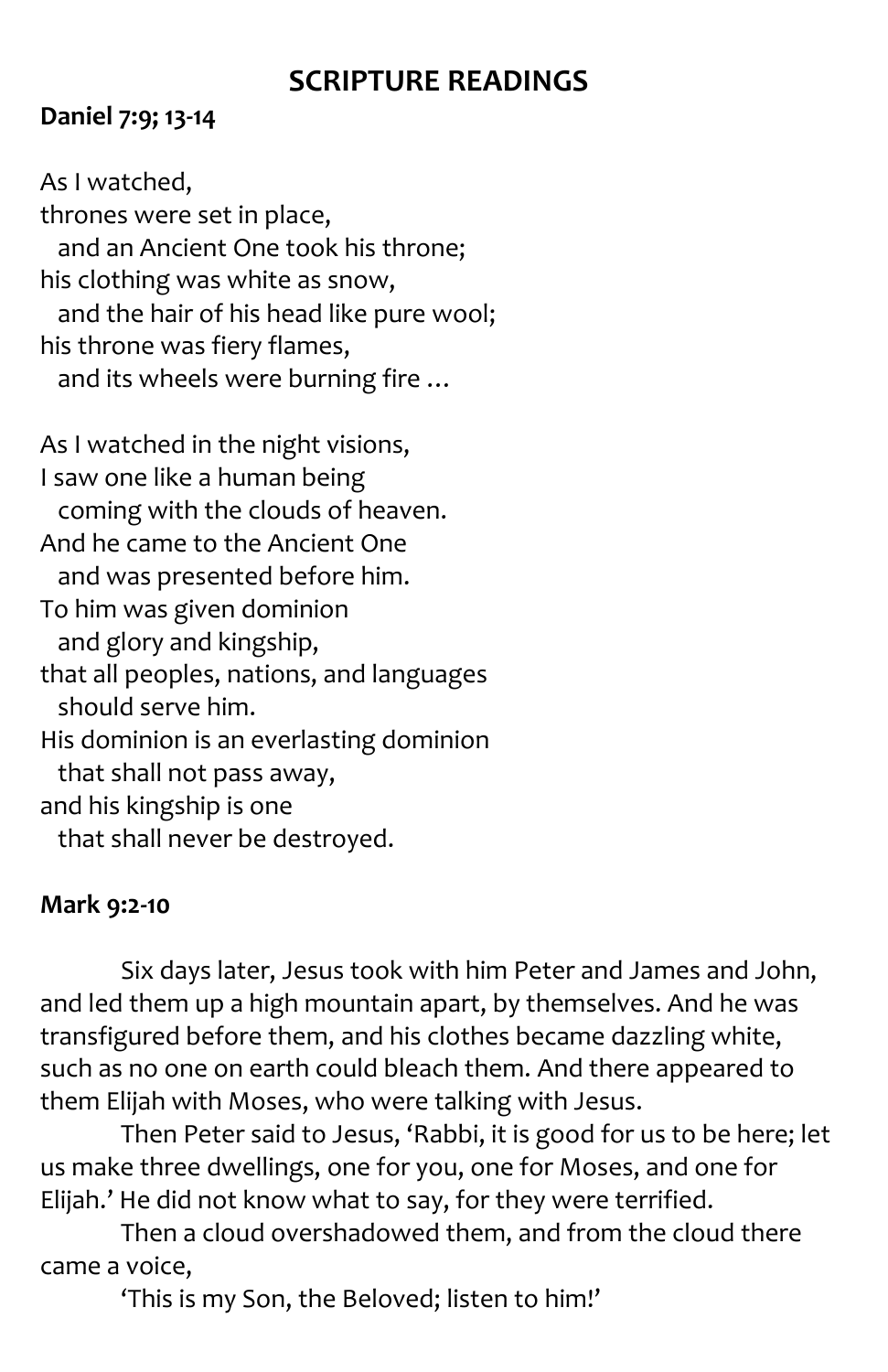Suddenly when they looked around, they saw no one with them any more, but only Jesus.

As they were coming down the mountain, he ordered them to tell no one about what they had seen, until after the Son of Man had risen from the dead. So they kept the matter to themselves, questioning what this rising from the dead could mean.

## **NOTES FROM THE DIRECTOR OF MUSIC**

We continue the themes from last week: the little-known composer for organ, the spiritual, and Bach's Prelude and Fugues. The past two weeks the service has ended with one of *the "8 Short Preludes and Fugues"* of J.S. Bach. Today's **Postlude** is one of Bach's not-so-short Preludes and Fugues. His Fugue in e minor is actually one of the shortest of the many not-so-short, several of which extend to over 10 minutes in length. There is growing speculation that the *8 Short* were composed by a pupil of Bach, possibly Johann Krebs. Another of Bach's pupils was Johann Christian Kittel *(1732-1809)* who was probably Bach's last pupil. One of his few surviving compositions is our first **Prelude**.

Another little-known composer is English organist William Walond *(1725-1768)* who composed the second **Prelude**. The "cornet" is an organ stop which is a special combination of pipes so that when one key is depressed, two or more pipes sound simultaneously. It is intended to be used to give a prominent solo line. For clarification: a "cornett" is an early wooden trumpet-like instrument with holes instead of valves. A mellow type of trumpet is also called a "cornet". A corOnet is a small crown. I hope that this clears things up.

Carl Frederic Becker *(1804-1877)* was a German organist who trained in Leipzig and played the organ at the St. Nicholas Church where Bach had once played. Few of his organ pieces were published. His *Meditation* is heard after the **Sermon**.

The celebration of Black History Month continues with Christopher singing the famous *Swing Low Sweet Chariot*.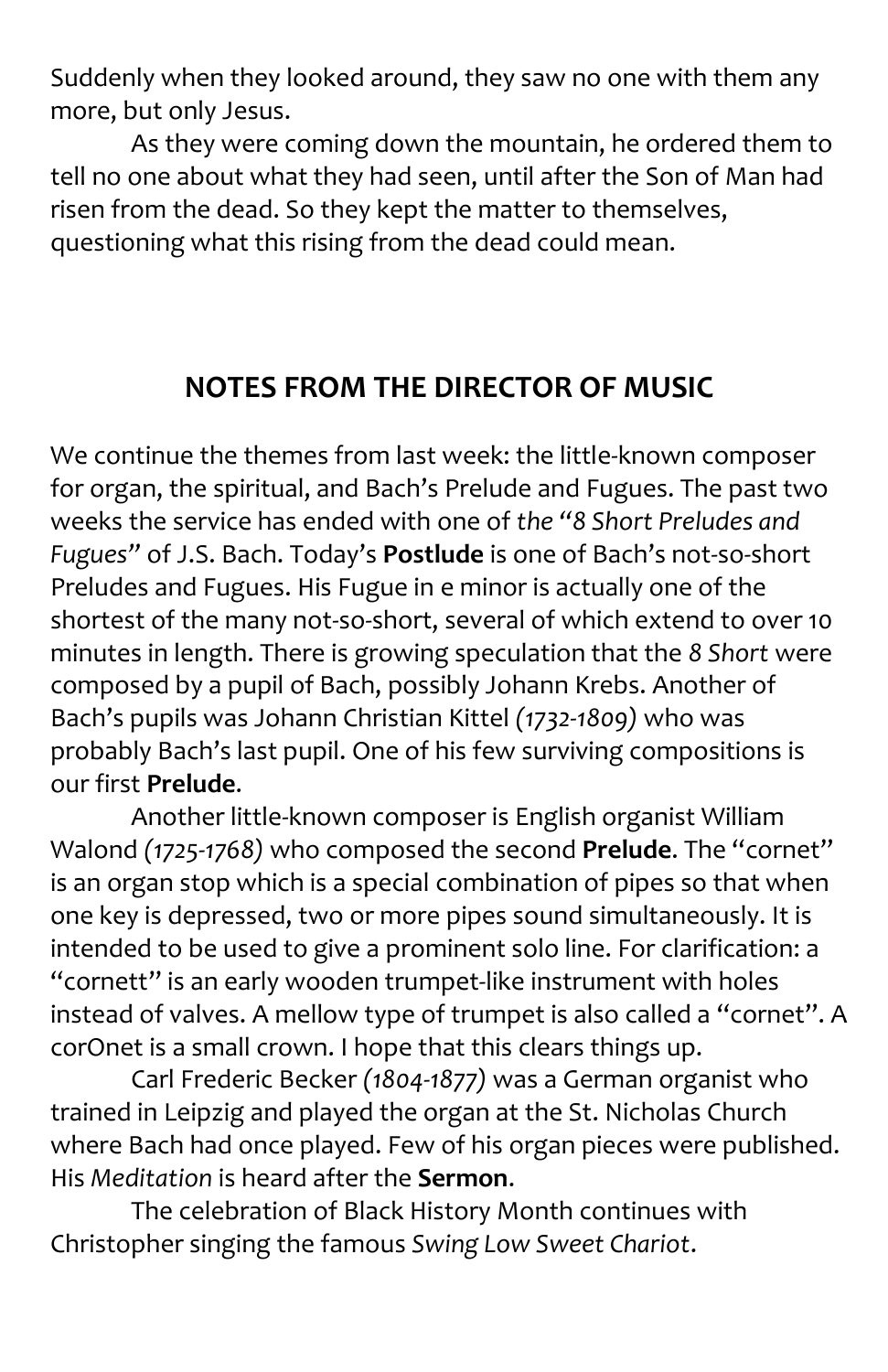#### **MONTHLY MISSION HIGHLIGHT**

Launch New Worshipping Communities is a new church planting program offered by The Presbyterian Church in Canada. The purpose of this ministry is to assist with the creation of a variety of ministries ranging from new independent congregations to innovative worshipping communities.

*See, I am doing a new thing! Now it springs up; do you not perceive it? I am making a way in the wilderness and streams in the wasteland.* Isaiah 43:19

## **ANNOUNCEMENTS**

#### **Online Opportunities for Worship, Study and Fellowship during Lent**

#### **1) This Afternoon: Lent with the Moderator**

You are invited to spend an hour with the Rev. Amanda Currie, [Moderator of the General Assembly,](https://presbyterian.ca/gao/moderator/) and begin the Season of Lent together with Presbyterians across the country.

Although Lent is a time for confession and penitence, it is first and foremost a time for turning and returning to God. We will reflect on several covenant texts, considering both the blessings and obligations that come with covenant relationship.

<https://presbyterian.ca/2021/02/01/lent-with-the-moderator/>

#### **2) St. Andrew's Winter Tuesday Evenings 7pm**

Once a week until March 23, we will explore the gospel through the themes and characters of Hugo's masterpiece, Les Misérables –

| grace (Valjean),   | revolution ('les amis'), |
|--------------------|--------------------------|
| justice (Javert),  | love (Marius & Cosette), |
| poverty (Fantine), | hope (the garden)        |

You are invited to read the novel or see a film rendition or the musical:

- a DVD can be borrowed from the church office (call to reserve)
- the 2012 musical is found on Netflix

- several free online versions are available, including a CBC & CBC Gem series being screened right now (see the church website, Special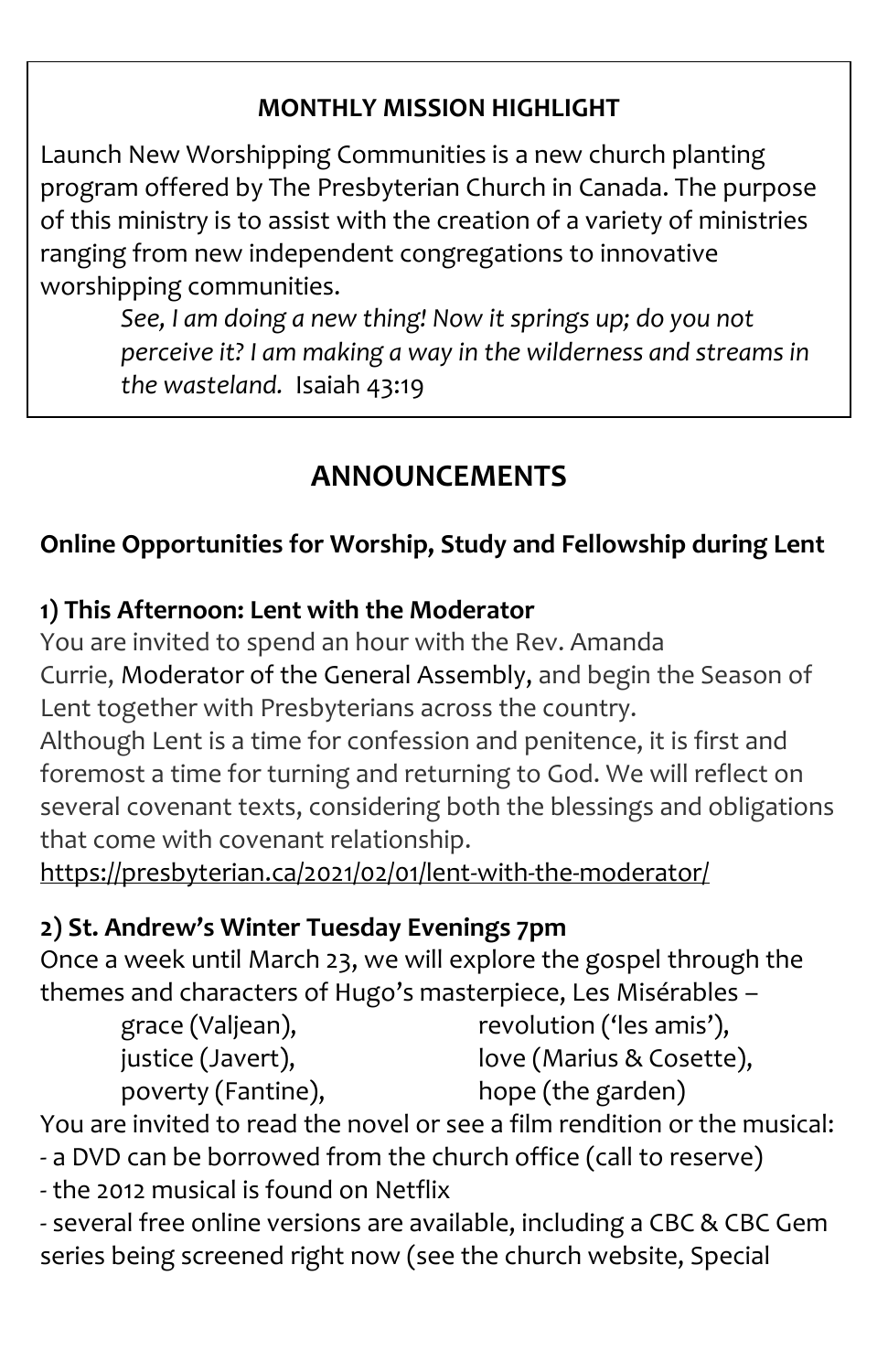Events, for details, [\(https://www.standrewskingston.org/winter-study](https://www.standrewskingston.org/winter-study-series-les-miserables/)[series-les-miserables/\)](https://www.standrewskingston.org/winter-study-series-les-miserables/). Send an email to Andrew for Zoom link!

#### **3) Joint Bible Study Wednesday Evening 7-9pm**

With members of St Andrew's, St. James and St. Paul's Sydenham (Anglican), St Mark's (Lutheran), Chalmers and Sydenham Street (United), you are invited to evenings led by Bill Morrow, Professor Emeritus of the Queen's School of Theology, exploring the Gospel in selected hard passages of Genesis

| Feb 24   | Divine Violence in the Flood (Genesis 6) |
|----------|------------------------------------------|
| March 3  | The Expulsion of Hagar (Genesis 21)      |
| March 10 | The Sacrifice of Isaac (Genesis 22)      |
| March 17 | Does God Reward Tricksters? (Genesis 28) |
| March 24 | <b>General Discussion</b>                |

Zoom link and study materials available at

<https://stjameskingston.ca/lenten-series/> Each evening will begin with a short vesper service in the tradition of the host congregation, with St. Andrew's hosting this Wednesday, February 24.

### **4) Joint Lenten Worship**

St. Andrew's is joining with other congregations to offer a series of services by the sponsoring community of faith: recordings found at [https://www.youtube.com/channel/UCWRlJZoKQxFCSk0V\\_Gl\\_xQQAs](https://www.youtube.com/channel/UCWRlJZoKQxFCSk0V_Gl_xQQAs)

#### **Wednesday, February 17**

was with St. Paul's Sydenham and Princess St United

## **Maundy Thursday, April 1**

with St. Mark's Lutheran and Chalmers United

#### **Good Friday April 2**

all congregations with St. Andrew's Presbyterian, Faith United **Easter Vigil Sunday April 3**

with St. James Anglican and Sydenham Street United **Sunday after Easter Lessons and Carols** - April 11 with all churches

## **Morning Reflections**

There are still copies available. Call the church office if you would like to arrange to pick one up (Tuesday to Thursday mornings), or request for one to be mailed (\$5.75), or delivered. An envelope for a thank offering will be included, to support the church's online ministry.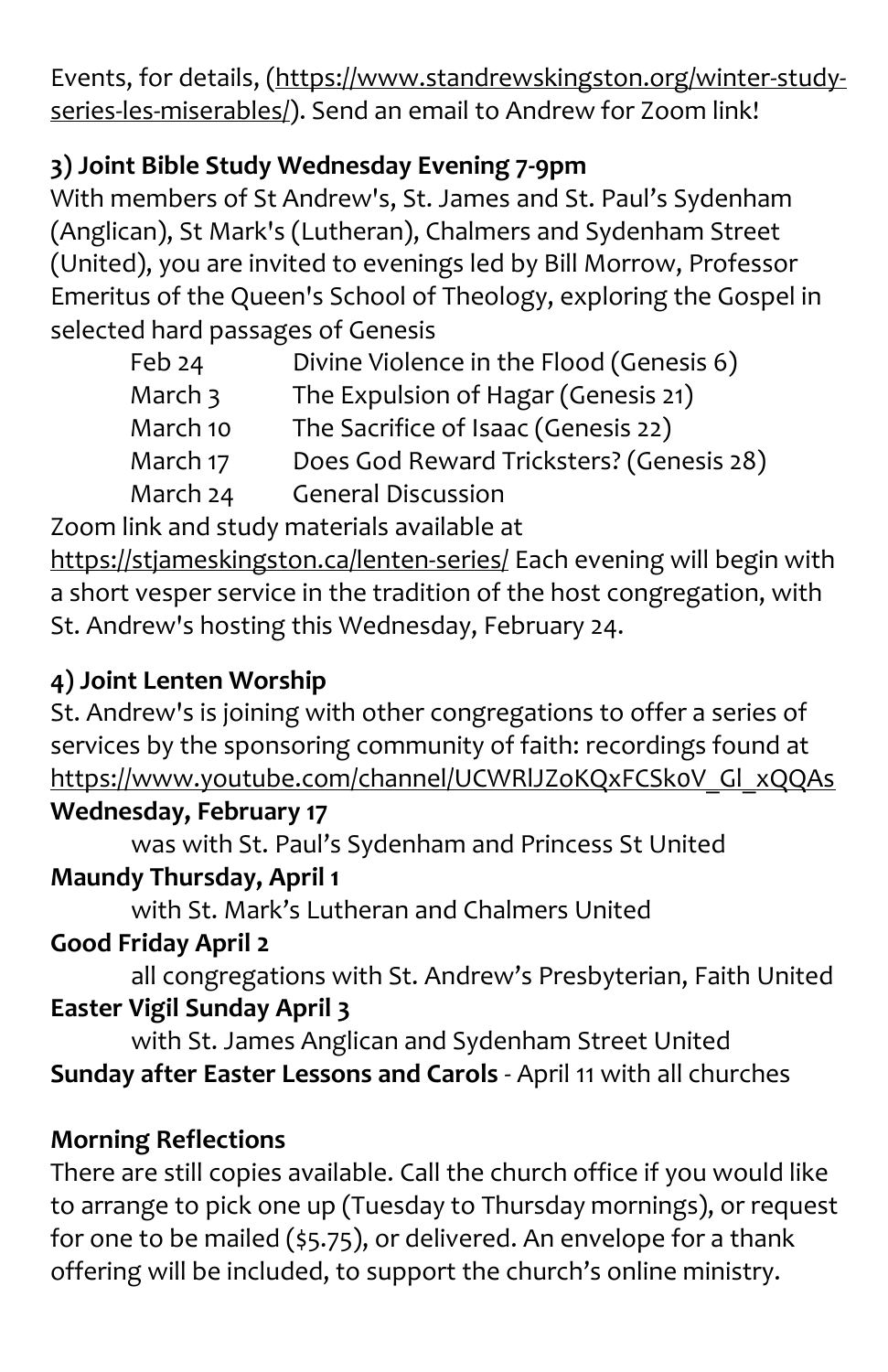#### **Protocol for Worship in the Sanctuary of St. Andrew's during a Time of Pandemic**

•you will be greeted by an usher outside the open door of the sanctuary to answer any questions and ensure a measured entrance into the church

- •the wearing of face masks at all times in the building is mandatory
- •you will be ushered to a seat, filling the front pews first

•there will be no congregational singing or choir: to ensure no sharing of materials, the lyrics to hymns and scripture passages are included in the bulletin

•you will be asked to leave from the same door in which you entered, beginning from the back pews

•our offerings of thanksgiving and dedication will be received at the back of the sanctuary as we leave

•we are asked to leave the sanctuary immediately to avoid close proximity to others in the narrow aisles at the back or in the foyers, and we will have no opportunity for fellowship within the church

#### **Bi làidir (Scots Gaelic for 'Be Strong')**

This is a weekly suggestion area of how you or someone you know can Be Strong during these interesting times we are living …

#### **Pause**

Make sure to take time for yourself during the day to listen to music, take a few deep breaths, meditate, write in a gratitude journal, do a few stretches, take a brisk walk or do some other activity that will restore you.

> *"You then, my child, be strong in the grace that is in Christ Jesus." 2 Timothy 2:1*

## **SERVING THIS MORNING**

| Cantor:                       | Christopher H                                             |
|-------------------------------|-----------------------------------------------------------|
| <b>Bell Ringer:</b>           | Margaret H                                                |
| <b>Ushers Today</b><br>Feb 28 | Holly T, Susan and David H<br>Andy V, Phyllis and Allen H |